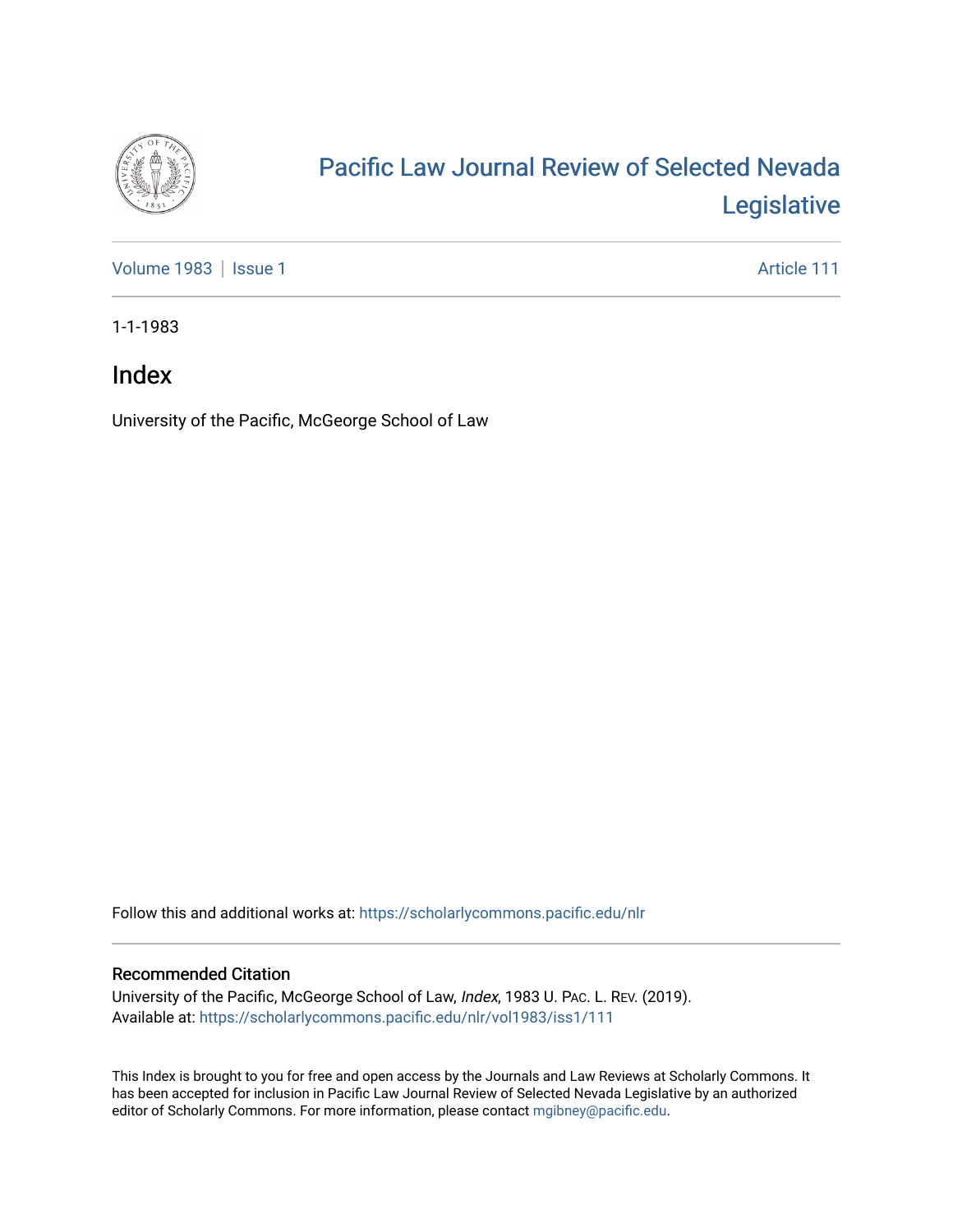## **Table of Sections of Nevada Revised Statutes Amended or Repealed by the 62nd Session of the Nevada Legislature**

|                              | Amended               |      |                | Amended                                                      |      |
|------------------------------|-----------------------|------|----------------|--------------------------------------------------------------|------|
|                              | or                    | Page |                | or                                                           | Page |
| <b>Section</b>               | Repealed              | No.  | <b>Section</b> | Repealed                                                     | No.  |
| 2.345.                       |                       |      | 126.071        | . A                                                          | 59   |
| 4.345                        | . <b>A</b>            | 143  | 126.081        | A<br>.                                                       | 59   |
|                              | .                     | 143  | 126.101        | . A<br>.                                                     | 59   |
| $5.020$ A                    | .                     | 143  | 126.105        | .                                                            | 59   |
| 5.023.                       |                       | 143  | 126.141        | $\sim$ $\sim$ $\sim$ $\sim$ $\sim$ $\sim$ $\sim$ $\sim$<br>. | 59   |
| 5.025                        | .                     | 143  | 126.161        | A                                                            | 59   |
| 5.026.                       |                       | 143  | 126.191        | . A<br>.                                                     | 59   |
| $5.030$ A                    | .                     | 143  | 126.201        | . A<br>.                                                     | 59   |
| 5.040                        | . <b>A</b><br>.       | 143  | 126.231        | . <b>A</b><br>.                                              | 59   |
| 5.060.                       | . $A$                 | 143  | 126.241        | . <b>A</b><br>.                                              | 59   |
| 17.025<br>and a strip of the | .                     | 14   | 126.251        | $\blacktriangle$<br>.                                        | 59   |
| 21.270                       | . <b>A</b><br>.       | 16   | 126.261        | . A<br>.                                                     | 59   |
| 22.010<br>.                  | .                     | 46   | 126.281        | .                                                            | 59   |
| 22.020                       |                       | 46   | 126.291        | . <b>A</b><br>.                                              | 59   |
| 31.463                       | . <b>A</b><br>.       | 59   | 126.295        | . <b>A</b><br>.                                              | 59   |
| 41.063                       | .                     | 149  | 126.301        | $\mathbf{A}$<br>.                                            | 59   |
| 50.315                       | . <b>. . A</b>        | 151  | 126.371        | . <b>A</b><br>. <i>. .</i>                                   | 59   |
| 50.325                       | . <b>A</b><br>.       | 151  | 130.140        | A<br>.                                                       | 59   |
| 50.335                       | . <b>A</b>            | 151  | 130.245        | . <b>A</b><br>.                                              | 59   |
| 52.325                       | Δ<br>.                | 16   | 130.305        | $\blacktriangle$<br>.<br>.                                   | 59   |
| 84.251                       |                       | 161  | 134.230        | . <b>R</b><br>.                                              | 3    |
| 84.373                       | . <b>A</b><br><b></b> | 160  | 134.240        | $\overline{R}$<br>. <b>.</b>                                 | 3    |
| 90.090                       | .                     |      | 134.250        | . <b>R</b><br>.                                              | 3    |
| 119.140                      | . <b>A</b><br>.       | 131  | 136.180        | . <b>A</b><br>.                                              |      |
| 125.090                      | .                     | 57   | 140.040        | A<br>.                                                       | 3    |
| 126.021                      | . <b>A</b><br>.       | 59   | 142.202        | . <b>A</b><br>.                                              | 1    |
| 126.041                      | .<br>.                | 59   | 145.100        | . <b>R</b><br>. <i>.</i> .                                   | 3    |
| 126.051                      |                       | 59   | 153.020        | . <b>A</b>                                                   | 3    |

*Selected 1983 Nevada Legislation* 

I73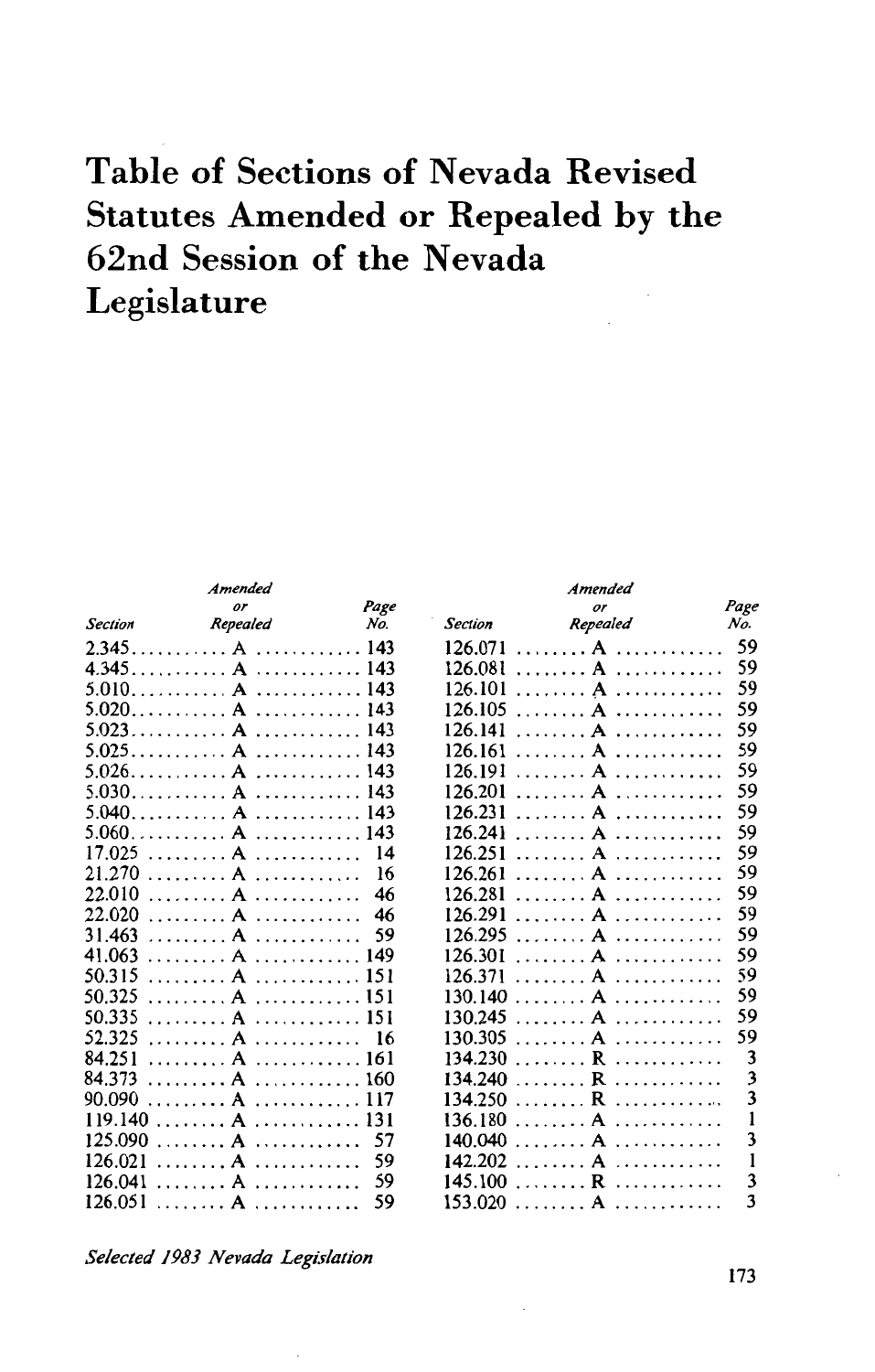|          | Amended           |      | Amended                       |      |
|----------|-------------------|------|-------------------------------|------|
|          | or                | Page | or                            | Page |
| Section  | Repealed          | No.  | Repealed<br><b>Section</b>    | No.  |
| 155.190  | . <b>. A</b>      | 3    | 209.131<br>. <b>A</b>         | 52   |
| 156.080  | $\ldots \ldots A$ |      | . <b>A</b><br>209.151         | 52   |
| 167.020  | . <b>A</b>        | 132  | . $A$<br>209.161              | 52   |
| 167.030  | . $A$             | 132  | 209.171                       | 52   |
| 167.040  |                   |      | 209.181<br>. <b>A</b><br>.    | 52   |
| 167.050  |                   | 132  | 209.211<br>. <b>A</b><br>.    | 52   |
| 167.080  | . $A$             | 132  | $\ldots \ldots A$<br>209.239  | 52   |
| 169.095  |                   | 143  | 209.261<br>. A<br>.           | 52   |
| 171.102  | . <b>A</b>        | 44   | 209.291<br>. <b>A</b>         | 52   |
| 171.1778 | . <b>A</b>        | 44   | 209.301<br>. <b>A</b>         | 52   |
| 171.188  |                   | 143  | 209.311<br>. $A$              | 52   |
| 171.204  |                   | 41   |                               | 52   |
|          | . <b>A</b><br>.   |      | 209.331                       |      |
| 172.135  | . <b>A</b>        | 151  | 209.341<br>. <b>. . A .</b> . | 52   |
| 175.011  | . <b>A</b>        | 46   | 209.361<br>. $A$              | 52   |
| 175.021  | . <b>A</b>        | 46   | 209.381                       | 52   |
| 176.065  |                   | 52   | 209.423                       | 52   |
| 176.075  | . <b>A</b>        | 52   | 209.433                       | 52   |
| 176.085  | . <b>A</b>        | 52   | 209.461                       | 52   |
| 176.189  | . <b>A</b>        | 37   | 209.4825 A A                  | 37   |
| 176.275  | . <b>A</b>        | 52   | 209.4839 A                    | 37   |
| 176.355  | . $A$             | 55   | 209.511                       | 52   |
| 176.515  |                   | 45   | 211.040<br>. <b>A</b>         | 52   |
| 178.508  | . $A$             | 54   | 212.030<br>. $A$              | 52   |
| 178.572  | . <b>A</b>        | 42   | 213.115                       | 52   |
| 178.594  | . <b>A</b>        | 45   | 213.1511<br>. <b>A</b>        | 52   |
| 178.640  | . <b>A</b>        | 54   | 213.1515<br>. $A$             | 52   |
| 179.197  | . <b>A</b><br>.   | 54   | 213.160                       | 52   |
| 179.225  | . <b>A</b>        | 52   | 217.020<br>. <b>A</b>         | 38   |
| 179.245  | . <b>A</b>        | 151  | $\ldots \ldots A$<br>217.050  | 31   |
| 193.010  | . <b>A</b>        | 31   | 217.070<br>. <b>A</b>         | 31   |
| 200.010  | . <b>A</b>        | 29   | 217.200<br>. <b>A</b>         | 31   |
| 200.033  |                   | 23   | 217.220<br>. <b>A</b><br>.    | 31   |
| 200.040  |                   | 24   | 217.260<br>. $A$              | 31   |
| 200.070  | . $A$             | 24   | 217.260                       | 47   |
| 200.120  |                   | 24   | A  143<br>218.500             |      |
| 200.481  | . <b>A</b>        | 33   | 228.170<br>. <b>A</b>         | 52   |
|          |                   |      | 233.160                       | 71   |
| 200.509  |                   | 31   | . <b>A</b>                    |      |
| 200.620  | . <b>A</b>        | 48   | 233.170<br>. <b>. A</b>       | 71   |
| 201.020  |                   | 59   | 241.040                       |      |
| 202.360  | . <b>A</b>        | 34   | A  138<br>244.320             |      |
| 205.060  | . <b>A</b>        | 43   | 253.040<br>$\mathbf{A}$       | 2    |
|          | $205.065$ A       | 43   | $266.405$ A  143              |      |
|          | 205.130 A         | 35   | 266.455 A                     |      |
|          | 205.2715 A A      | 43   | 266.540 A                     |      |
| 205.312  | . <b>A</b>        | 43   | $266.545$ A  143              |      |
|          | $209.011$ A       | 52   | $266.570$ A  143              |      |
| 209.071  | . <b>A</b>        | 52   | $266.580$ $A$ $\dots$ $143$   |      |
|          | 209.091  R        | 52   | 266.585 A143                  |      |
|          | $209.111$ A       | 52   |                               |      |
|          |                   |      |                               |      |

*Pacific Law Journal*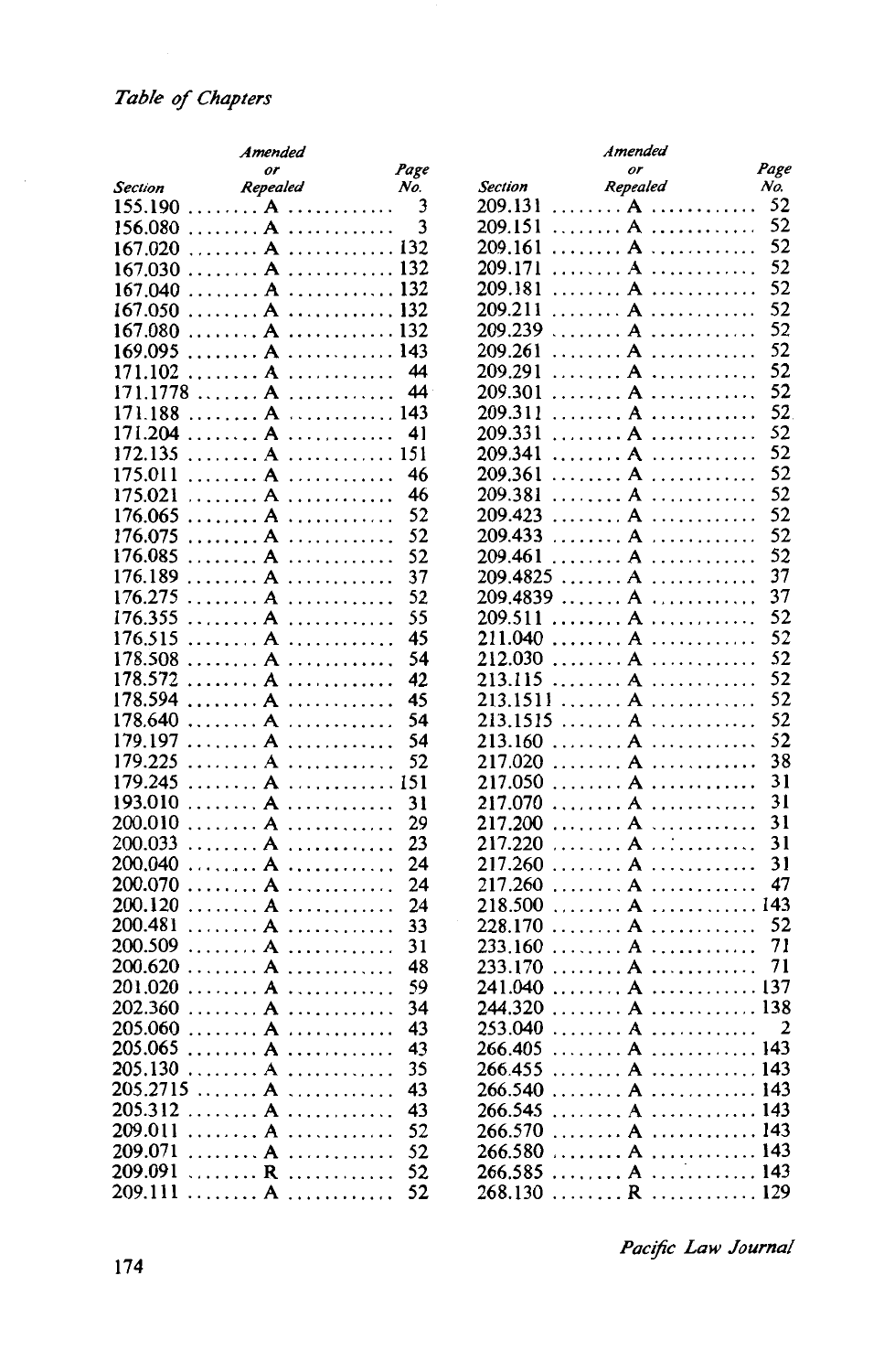|                                                     | Amended                                    |      |                | Amended                         |                |
|-----------------------------------------------------|--------------------------------------------|------|----------------|---------------------------------|----------------|
|                                                     | or                                         | Page |                | or                              | Pag            |
| <b>Section</b>                                      | Repealed                                   | No.  | <b>Section</b> | Repealed                        | No.            |
|                                                     |                                            |      |                |                                 | 91             |
| $268.580$ $A$ $A$ $139$                             |                                            |      |                | 440.280  A                      | 59             |
| $268.582$ A  139                                    |                                            |      |                | 444.330  A                      | 52             |
| $268.584$ A  139                                    |                                            |      |                | 449.243  A                      | $\overline{2}$ |
| $268.592$ A  139                                    |                                            |      |                | $453.091$ A                     | 2 <sub>0</sub> |
| $268.596$ A  139                                    |                                            |      |                | 453.301  A                      | 2 <sub>0</sub> |
| 268.597 A                                           |                                            |      |                | $453.321$ A                     | 2 <sup>0</sup> |
| $278.040$ A  129                                    |                                            |      |                | $453.336$ A                     | $\overline{2}$ |
|                                                     |                                            |      |                | 453.337 A                       | $\overline{2}$ |
| 278.317                                             | $\ldots \ldots A \ldots \ldots \ldots 129$ |      |                | $453.348$ A                     | 2 <sup>0</sup> |
|                                                     |                                            |      |                | $454.213$ A                     | 5.             |
|                                                     |                                            |      |                | $454.221$ A                     | 5.             |
| $293.092$ A                                         |                                            | 66   |                | $454.346$ A                     | 3 <sub>0</sub> |
| 293.207 A                                           |                                            | 68   |                | $454.534$ A                     | 3(             |
| 293B.215 A                                          |                                            | 68   |                | $454.680$ $A$ $\dots$           | 3 <sub>0</sub> |
| 294A.002 A                                          |                                            | 65   |                | $455.020$ A  143                |                |
|                                                     |                                            | 65   |                | $455.030$ A  143                |                |
| $294A.065 A$                                        |                                            | 65   |                | $455.060$ A  14.                |                |
|                                                     |                                            | 65   |                | 458.260  A  15                  |                |
| $294A.080 A$                                        |                                            | 65   |                |                                 |                |
| $315.969$ A  114                                    |                                            |      |                | 459.235  A                      |                |
| $319.130$ $A$ $114$                                 |                                            |      |                | $463.153$ A                     | 8              |
| $345.010$ A  143                                    |                                            |      |                |                                 | 80             |
| $345.020$ A  143                                    |                                            |      |                | $463.312$ A                     | 80             |
| $345.040$ A  143                                    |                                            |      |                | 463.315 A                       | 86             |
| $350.616$ A  141                                    |                                            |      |                |                                 |                |
| $350.618$ R  141                                    |                                            |      |                | $463.331$ A                     |                |
|                                                     |                                            |      |                | 463.335A                        | 80             |
| $350.620$ R  141<br>$350.622$ R  141                |                                            |      |                | $463.336$ A                     | 80             |
| $350.624$ R  141                                    |                                            |      |                | 463.337 A                       | 8              |
|                                                     |                                            |      |                |                                 | 80             |
| $350.626$ R  141                                    |                                            |      |                | $463.343$ A                     | 88             |
| $350.140$ A  141                                    |                                            |      |                | $463.371$ A<br>463.401  A       | 91             |
| $356.020$ A  141                                    |                                            |      |                |                                 | 82             |
| $356.125$ A  141                                    |                                            |      |                |                                 | 82             |
| $361.340$ $A$ $$ $146$                              |                                            |      |                | 463.440A                        | 8              |
|                                                     |                                            |      |                | $463.510$ $A$                   | 82             |
| $361.360$ $A$ $$ $146$                              |                                            |      |                | 464.010  A                      |                |
| 361.420                                             |                                            |      |                | $464.020$ A                     | 82             |
| $361.540$ $\ldots$ $\ldots$ $\ldots$ $\ldots$ $145$ |                                            |      |                | 464.040  A                      | 82             |
| $361.545$ A  145                                    |                                            |      |                | 464.050  A                      | 82             |
| 361.560                                             | $\ldots$ . A $\ldots$ . 145                |      | 464.060        | $\ldots$ $A$ $\ldots$ $\ldots$  | 81             |
| $361.562$ A  115                                    |                                            |      |                | 464.070 A                       | 82             |
| $361.5643$ A  115                                   |                                            |      |                | 464.080  A                      | 82             |
| $361.5644$ A  115                                   |                                            |      |                | 464.080  A                      | 8              |
| $361.770$ A  146                                    |                                            |      |                | $465.101$ A                     | 8:             |
| $361.795$ A                                         |                                            | 79   |                | $466.090$ $\ldots$ $A$ $\ldots$ | 82             |
|                                                     |                                            | 63   |                | $466.105$ A                     | 8.             |
| $392.380$ A                                         |                                            | 63   |                | 466.115 A                       | 82             |
| 427A.020 A A                                        |                                            |      |                | 466.180 A                       | 82             |

 $\cdot$ 

|            | Amended                                              |       | Amended                                                 |                |
|------------|------------------------------------------------------|-------|---------------------------------------------------------|----------------|
|            | or                                                   | Page  | or                                                      | Page           |
| Section    | Repealed                                             | No.   | Repealed<br>Section                                     | No.            |
| 268.577    |                                                      |       | 433.554<br>. <b>A</b>                                   | 97             |
| 268.580    |                                                      |       | 440.280<br>. <b>A</b>                                   | 59             |
| 268.582    |                                                      |       | 444.330<br>. <b>A</b><br>.                              | 52             |
| 268.584    | $\ldots \ldots$ A $\ldots \ldots \ldots$ 139         |       | . <b>A</b><br>449.243<br>.                              | 22             |
| 268.592    | $\ldots \ldots$ A $\ldots \ldots \ldots \ldots$ 139  |       | . <b>A</b><br>453.091<br>1.1.1.1.1.1.1.1.1.1            | 26             |
| 268.596    | . $A$                                                | . 139 | 453.301<br>. <b>A</b><br>. <i>.</i>                     | 26             |
| 268.597    |                                                      |       | 453.321<br>. <b>A</b><br>.                              | 29             |
| 278.040    | . <b>A</b><br>.                                      | 129   | . A<br>453.336<br>.                                     | 27             |
| 278.315    | $\ldots \ldots A \ldots \ldots \ldots$               | 129   | $\ldots \ldots A$<br>453.337                            | 27             |
| 278.317    | . <b>A</b>                                           | 129   | 453.348<br>. A<br>.                                     | 29             |
| 286.670    | . $A$                                                | 59    | 454.213<br>. <b>A</b>                                   | 55             |
| 287.010    | . $A$                                                | 103   | . $A$<br>454.221                                        | 55             |
| 293.092    | $\ldots \ldots A \ldots \ldots \ldots$               | 66    | $\ldots \ldots A \ldots \ldots \ldots$<br>454.346       | 30             |
| 293.207    | . <b>. A</b>                                         | 68    | 454.534                                                 | 30             |
| 293B.215 A | .                                                    | 68    | . A<br>454.680<br>.                                     | 30             |
|            | 294A.002 A                                           | 65    | $\ldots \ldots A \ldots \ldots \ldots$<br>455.020       | 143            |
|            | $294A.050 A$                                         | 65    | $\ldots \ldots$ A $\ldots \ldots \ldots$<br>455.030     | 143            |
|            | $294A.065 A$                                         | 65    | 455.060<br>. <b>A</b>                                   | 143            |
|            | $294A.070 A$                                         | 65    | 458.260                                                 | 151            |
|            | $294A.080 A$                                         | 65    | $\ldots \ldots$ A $\ldots \ldots \ldots$ 151<br>458.300 |                |
| 315.969    |                                                      |       | 459.235<br>. <b>A</b><br>.                              | 7              |
| 319.130    | . <b>A</b>                                           | 114   | . <b>A</b><br>463.153<br>.                              | 86             |
| 345.010    | $\ldots \ldots A$                                    | 143   | $\ldots \ldots A \ldots \ldots \ldots$<br>463.310       | 86             |
| 345.020    | . <b>A</b>                                           | 143   | $\ldots$ $A$ $\ldots$ $\ldots$<br>463.312               | 86             |
| 345.040    | . <b>A</b>                                           | 143   | 463.315<br>. <b>A</b>                                   | 86             |
| 350.616    | . <b>A</b><br>.                                      |       | 463.330                                                 | 7              |
| 350.618    | . <b>R</b><br>.                                      | 141   | 463.331                                                 | $\overline{7}$ |
| 350.620    | $\ldots \ldots R$<br>.                               | 141   | 463.335<br>. <b>A</b><br>.                              | 86             |
| 350.622    | . <b>R</b><br>.                                      |       | 463.336<br>. <b>A</b><br>.                              | 86             |
| 350.624    | R<br>. <i>.</i><br>.                                 |       | . <b>A</b><br>463.337<br>.                              | 86             |
| 350.626    | . <b>R</b>                                           | 141   | 463.343                                                 | 86             |
| 350.140    | . <b>A</b><br>.                                      | 141   | . A<br>463.371<br>.                                     | 88             |
| 356.020    | . <b>A</b>                                           |       | 463.401                                                 | 91             |
| 356.125    | . <b>A</b>                                           | 141   | . $A$<br>463.430                                        | 82             |
| 361.340    | $\ldots \ldots A \ldots \ldots \ldots$               | 146   | . $A$<br>463.440                                        | 82             |
| 361.355    | . <b>A</b>                                           | 146   | 463.510                                                 | 81             |
| 361.360    | $\ldots \ldots A$<br>.                               | 146   | . <b>A</b><br>464.010<br>.                              | 82             |
| 361.420    | . <b>A</b>                                           | 146   | 464.020                                                 | 82             |
| 361.540    | . <b>R</b>                                           | . 145 | . <b>A</b><br>464.040<br>.                              | 82             |
| 361.545    |                                                      |       | $\ldots \ldots A \ldots \ldots \ldots$<br>464.050       | 82             |
|            | $361.560$ A  145                                     |       |                                                         | 82             |
|            | $361.562$ A  115                                     |       | 464.070 A                                               | 82             |
|            | 361.5643 A115                                        |       | 464.080  A                                              | 82             |
|            | $361.5644$ A  115                                    |       |                                                         | 86             |
|            | $361.770 \ldots \ldots$ A $\ldots \ldots \ldots 146$ |       | $465.101 \ldots \ldots \ldots$ $A \ldots \ldots \ldots$ | 85             |
|            | $361.795$ A                                          | 79    | $466.090$ $A$                                           | 82             |
|            |                                                      | 63    | $466.105$ A                                             | 82             |
|            |                                                      | 63    | $466.115$ A                                             | 82             |
|            | $427A.020 A$                                         | 93    | 466.180 A                                               | 82             |
|            |                                                      |       |                                                         |                |

*Selected 198.J Nevada Legislation* 175

 $\ddot{\phantom{a}}$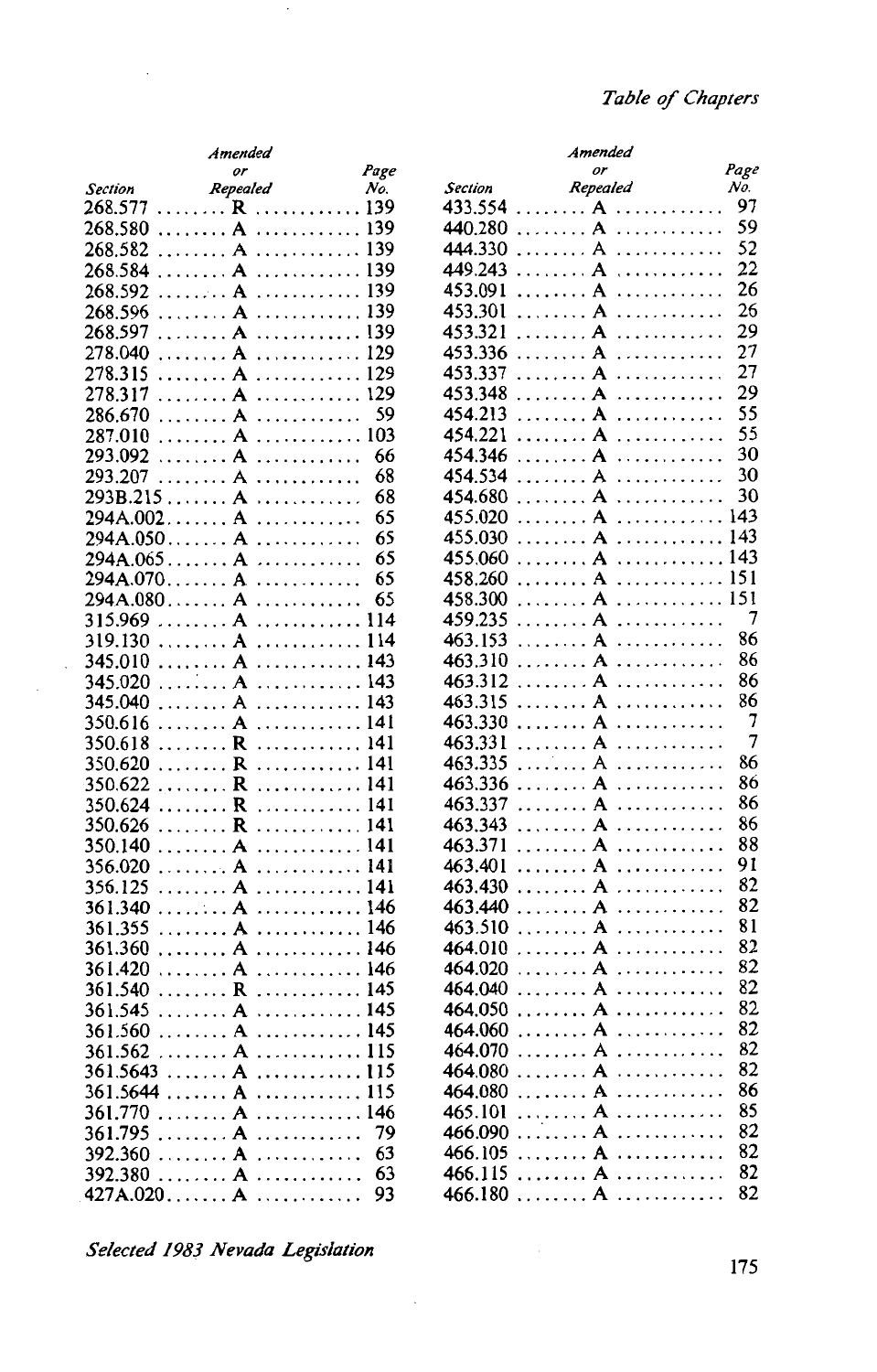|                | Amended                                             |      | Amended                                                 |      |
|----------------|-----------------------------------------------------|------|---------------------------------------------------------|------|
|                | or                                                  | Page | or                                                      | Page |
| <b>Section</b> | Repealed                                            | No.  | Repealed<br><b>Section</b>                              | No.  |
| 466.190        | . A<br>.                                            | 82   | 489.145<br>. A<br>.                                     | 106  |
| 466.100        | . <b>A</b>                                          | 82   | $\ldots \ldots$ A $\ldots \ldots \ldots 106$<br>489.155 |      |
| 466.140        | . <b>A</b><br>.                                     | 82   | 489.211<br>. <b>A</b>                                   | 106  |
| 466.155<br>.   | A<br>.                                              | 82   | 489.221                                                 | 106  |
| 466.157        |                                                     | 82   | 489.231                                                 | 106  |
| .              | .                                                   |      |                                                         | 106  |
| 467.125<br>.   |                                                     |      | 489.241                                                 |      |
| 474.550        | $\ldots \ldots$ A $\ldots \ldots \ldots$            | 150  | 489.251<br>. $A$                                        | 106  |
| 482.255        |                                                     |      | 489.261                                                 |      |
| 482.368        |                                                     | 52   | 489.271                                                 |      |
| 483.250<br>.   |                                                     |      | $\ldots \ldots A \ldots \ldots$<br>489.295              | 106  |
| 483.460        |                                                     |      | 489.297<br>. <b>A</b>                                   | 106  |
| 483.490        | . <b>A</b>                                          | 151  | 489.301<br>. <b>A</b>                                   | 106  |
| 483.525        | . $A$                                               | 151  | 489.311                                                 | 106  |
| 483.560        |                                                     | 151  | $\ldots \ldots A \ldots \ldots \ldots$<br>489.321       | 106  |
| 484.219        |                                                     | 151  | 489.331<br>. $A$                                        | 106  |
| 484.229        |                                                     |      | 489.341                                                 |      |
| 484.251        |                                                     | 159  | R  109<br>489.361                                       |      |
| 484.259        |                                                     |      | R  109<br>489.371                                       |      |
| 484.348        |                                                     | 24   | 489.391<br>. <b>A</b>                                   | 106  |
|                |                                                     |      | . <b>A</b>                                              | 106  |
| 484.373        |                                                     |      | 489.401                                                 | 106  |
| 484.376<br>.   | A                                                   | 151  | . <b>A</b><br>489.411                                   |      |
| 484.377        | . <b>A</b>                                          | 24   | . $A$<br>489.421                                        | 106  |
| 484.379        | . A 151                                             |      | A  106<br>489.451                                       |      |
| 484.3795       | A  151                                              |      | 489.461<br>. <b>A</b>                                   | 106  |
| 484.381        | . <b>A</b>                                          | 151  | 489.481                                                 |      |
| 484.383        | . <b>A</b>                                          | 151  | $\ldots \ldots A \ldots \ldots \ldots$<br>489.491       | 106  |
| 484.385        |                                                     |      | 489.4971<br>. <b>A</b>                                  | 106  |
| 484.387<br>.   | A                                                   |      | 489.4981<br>. <b>A</b>                                  | 106  |
| 484.389        | . $A$                                               | 151  | . $A$<br>489.501                                        | 106  |
| 484.393        | . $A$                                               | 151  | 489.511<br>. $A$                                        | 106  |
| 484.777        |                                                     | 151  | A  106<br>489.521                                       |      |
| 484.779        |                                                     |      | 489.531                                                 |      |
| 484.791        |                                                     |      | 489.551                                                 |      |
| 484.803        | $\ldots \ldots$ A $\ldots \ldots \ldots \ldots$ 143 |      | 489.561                                                 |      |
| 484.817        | . <i>. .</i> <b>A</b>                               | 44   | 489.571                                                 | 106  |
| 489.021        |                                                     | 109  | 489.581<br>. <b>A</b>                                   | 106  |
| .<br>489.031   | A<br>A  109                                         |      | $\ldots \ldots$ A $\ldots \ldots \ldots \ldots 106$     |      |
|                |                                                     |      | 489.601                                                 |      |
| 489.051        |                                                     |      | 489.611                                                 |      |
| 489.071        |                                                     |      | 489.621                                                 |      |
| 489.076        |                                                     |      | 489.631                                                 |      |
| 489.104        | . <b>A</b>                                          | 106  | . <b>A</b><br>$\ldots$ . 106<br>489.641                 |      |
|                | 489.105  A  106                                     |      | 489.661  A  106                                         |      |
|                | 489.110 $A$ 106                                     |      | 489.701  A  106                                         |      |
| 489.115        |                                                     |      | 489.711<br>A  106                                       |      |
|                | 489.120  A  106                                     |      | 489.715  A  106                                         |      |
|                | 489.122  A  106                                     |      | 489.731  A  106                                         |      |
|                |                                                     |      | 489.741  A  106                                         |      |
| 489.135        |                                                     |      | 489.801  A  106                                         |      |
|                | 489.137  A  106                                     |      | 489.811  A  106                                         |      |
|                |                                                     |      |                                                         |      |

| ended  |                  | Amended                                                               |      |
|--------|------------------|-----------------------------------------------------------------------|------|
| or     | Page             | or                                                                    | Page |
| realed | No.              | Repealed<br><b>Section</b>                                            | No.  |
|        | 82<br>A          | . 106<br>489.145<br>. <b>A</b>                                        |      |
|        | 82<br>A          | $\ldots \ldots$ A $\ldots \ldots \ldots 106$<br>489.155               |      |
|        | 82<br>A          | . 106<br>489.211<br>. A                                               |      |
|        | 82<br>A          | . 106<br>489.221<br>. <b>A</b>                                        |      |
|        | 82<br>A          | 489.231<br>. A<br>.                                                   | 106  |
|        | A  107           | . A<br>. 106<br>489.241                                               |      |
|        | 150<br>A         | . 106<br>489.251<br>. <b>A</b>                                        |      |
|        | A 162            | 489.261                                                               |      |
|        | 52               | . 106<br>489.271<br>. A                                               |      |
|        | A<br>A 151       | . 106<br>489.295<br>. <b>A</b>                                        |      |
|        |                  |                                                                       |      |
|        | 151<br>A         | . 106<br>. . <b>.</b> A<br>489.297                                    |      |
|        | 151<br>A         | . 106<br>489.301<br>. A                                               |      |
|        | 151<br>A         | . 106<br>489.311<br>. <b>A</b>                                        |      |
|        | 151<br>A         | . <b>A</b><br>. 106<br>489.321                                        |      |
|        | A<br>151         | . 106<br>489.331<br>. A                                               |      |
|        | A  151           | . 106<br>489.341<br>. A                                               |      |
|        | 159<br>A         | . 109<br>489.361<br>. <b>R</b>                                        |      |
|        | A  151           | . <b>R</b><br>. 109<br>489.371                                        |      |
|        | A<br>24          | . 106<br>489.391<br>. A                                               |      |
|        | A 158            | 489.401<br>. <b>A</b><br>.                                            | 106  |
|        | A 151            | . 106<br>489.411<br>. <b>A</b>                                        |      |
|        | 24<br>A          | . <b>A</b><br>. 106<br>489.421                                        |      |
|        | 151<br>A         | . 106<br>489.451<br>. <b>A</b>                                        |      |
|        | A  151           | 489.461                                                               |      |
|        | 151<br>A         | . 106<br>489.481<br>. A                                               |      |
|        | 151<br>A         | . 106<br>. <b>A</b><br>489.491                                        |      |
|        | A<br>151         | . 106<br>489.4971<br>. <b>A</b>                                       |      |
|        | 151<br>A         | 489.4981<br>. A<br>.                                                  | 106  |
|        | 151<br>A <i></i> | . <b>A</b><br>. 106<br>489.501                                        |      |
|        | 151<br>A         | 489.511<br>. A<br>. 106                                               |      |
|        | A<br>151         | . 106<br>489.521<br>. <b>A</b>                                        |      |
|        | 151<br>A         | . 106<br>489.531<br>. A                                               |      |
|        | A  151           | . <b>A</b><br>. 106<br>489.551                                        |      |
|        | A 143            | . 106<br>489.561<br>. <b>A</b>                                        |      |
|        | 44<br>A          | 489.571<br>. A<br>.                                                   | 106  |
|        | A 109            | 489.581<br>.<br>. <b>A</b>                                            | 106  |
|        | A 109            | 489.601<br>$\ldots \ldots A \ldots \ldots \ldots 106$                 |      |
|        | A  109           | . 106<br>489.611<br>. A                                               |      |
|        | A 109            | 489.621                                                               |      |
|        | A  106           | 489.631                                                               |      |
| A      | 106<br>.         | 489.641<br>$\overline{\mathbf{A}}$                                    | 106  |
|        | A 106            | $\ldots \ldots A \ldots \ldots \ldots 106$<br>489.661                 |      |
|        | A  106           | 489.701                                                               |      |
|        | A  106           | A  106<br>489.711                                                     |      |
|        | A 106            | $\ldots \ldots$ A $\ldots \ldots \ldots 106$<br>489.715               |      |
|        | A  106           | A  106<br>489.731                                                     |      |
|        | A  106           | $\ldots \ldots \ldots$ A $\ldots \ldots \ldots \ldots 106$<br>489.741 |      |
|        | A 106            | $\ldots \ldots A \ldots \ldots \ldots 106$<br>489.801                 |      |
| A      | 106              | 489811<br>$\blacktriangle$                                            | 106  |

*Pac(jic Law Journal*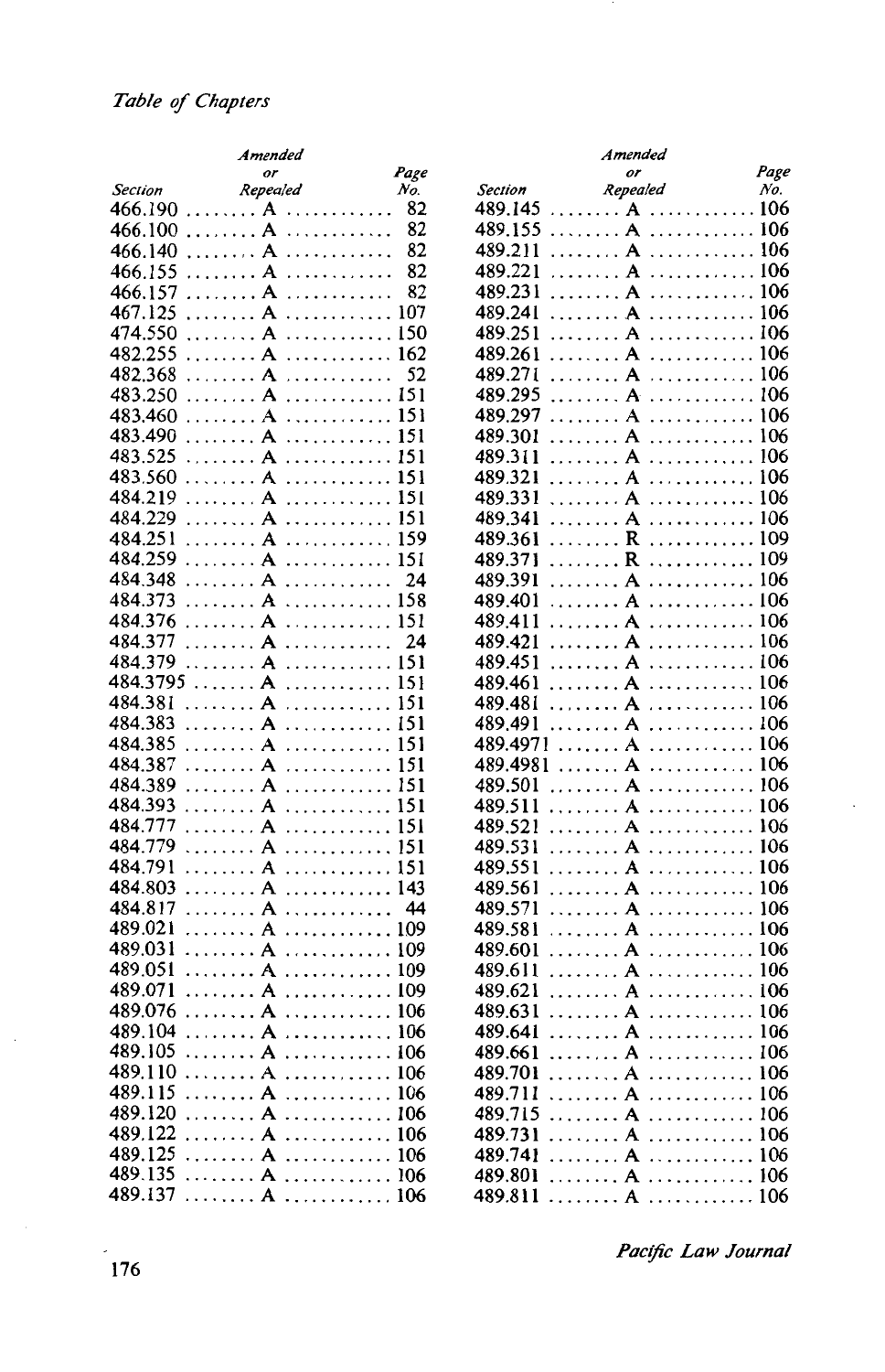|                             | Amended                                                           |      |                       | Amended                                             |                |
|-----------------------------|-------------------------------------------------------------------|------|-----------------------|-----------------------------------------------------|----------------|
|                             | or                                                                | Page |                       | or                                                  | Page           |
| <b>Section</b>              | Repealed                                                          | No.  | <b>Section</b>        | Repealed                                            | No.            |
| 489.821                     |                                                                   |      | 616.235               | $\ldots \ldots A \ldots \ldots \ldots 163$          |                |
| 565.080                     |                                                                   | 98   | 616.245               | $\ldots \ldots$ A $\ldots \ldots \ldots \ldots$ 169 |                |
| . <b>A</b><br>565.090       | .                                                                 | 98   | 616.2533              | $\ldots \ldots A \ldots \ldots \ldots 163$          |                |
| 571.210                     | $\ldots \ldots A \ldots \ldots \ldots$                            | 98   |                       | 616.2535 A A                                        |                |
| 598.360                     | . $A$                                                             | 20   | 616.360               | . $A$                                               | 170            |
| 598.410                     | . <b>A</b>                                                        | 20   | 616.380               | . A<br>.                                            | 167            |
| 598.510                     | $\ldots \ldots A \ldots \ldots \ldots$                            | 20   | 616.400               |                                                     | 169            |
| 598.520                     | $\ldots \ldots A \ldots \ldots \ldots$                            | 20   | 616.412               | $\ldots \ldots$ A $\ldots \ldots \ldots \ldots$ 163 |                |
| 598.530                     | . <b>A</b>                                                        | 20   | 616.425               |                                                     | 7              |
|                             |                                                                   | 20   | 616.5412              |                                                     |                |
| 598.540                     |                                                                   |      |                       |                                                     | 163            |
| 598.550                     | . <b>A</b>                                                        | 20   |                       | 616.5416 A A                                        |                |
| 598.560                     | . <b>A</b>                                                        | 20   | 616.542               | A  169                                              |                |
| 598.570                     | . <b>A</b>                                                        | 20   |                       | 616.5422 A                                          | 169            |
| 598.640                     | $\ldots \ldots A$                                                 | 20   | 616.5424              |                                                     | 169            |
| 598.750                     | $\ldots \ldots \ldots \mathbf{R} \ldots \ldots \ldots \ldots 109$ |      | 616.544               |                                                     | 169            |
| . <b>R</b><br>598.755       | . 109                                                             |      | 616.545               | . $A$                                               | 163            |
| 598.760                     | $\ldots \ldots \ldots \mathbf{R} \ldots \ldots \ldots \ldots 109$ |      | 616.585               |                                                     | 163            |
| 598.765<br>. <b>R</b>       | . 109                                                             |      | 616.605               | . $A$                                               | 163            |
| 598.770                     | $\ldots \ldots \ldots \mathbf{R} \ldots \ldots \ldots \ldots 109$ |      | 616.620               | . $A$                                               | 163            |
| . <b>R</b><br>598.775       | . 109                                                             |      | 616.624               | . <b>A</b>                                          | 163            |
| 610.150                     | . <b>A</b>                                                        | 72   | 616.675               | . <b>A</b><br>.                                     | 163            |
| 612.118                     | $\ldots \ldots \mathbf{A} \ldots \ldots \ldots$                   | 76   | 617.135               |                                                     | 52             |
| 612.265                     | $\ldots \ldots A \ldots \ldots \ldots$                            | 72   | 617.310               |                                                     |                |
| 612.340                     | . <b>A</b>                                                        | 72   | 628.140               |                                                     | 7              |
| 612.350                     |                                                                   | 72   | 628.390               | . <b>. A</b>                                        | 7              |
| 612.355                     |                                                                   | 72   | 630.005               |                                                     | 9              |
| 612.377                     | $\ldots \ldots A \ldots \ldots \ldots$                            | 72   | 630.030               | . $A$                                               | 9              |
| 612.3774 A                  |                                                                   | 72   | 630.140               | . <b>A</b>                                          | 9              |
| 612.3776 A                  |                                                                   | 72   | 630.170               | . <b>A</b><br>.                                     | 9              |
|                             |                                                                   | 72   |                       |                                                     | 9              |
| 612.378                     | . <b>A</b>                                                        |      | 630.195               |                                                     | 9              |
| $612.3784$ A                |                                                                   | 72   | 630.290               | . $\bf{A}$                                          | 9              |
| 612.390                     |                                                                   | 72   | 630.301               | . <b>A</b>                                          | 9              |
| 612.392                     | $\ldots \ldots A \ldots \ldots \ldots$                            | 72   | 630.311               |                                                     | 9              |
| 612.432                     | $\ldots \ldots A \ldots \ldots \ldots$                            | 76   | 630.339               |                                                     |                |
| 612.434                     | . <b>A</b>                                                        | 76   | 631.350               |                                                     | 7              |
| 612.700                     | $\ldots \ldots A$                                                 | 72   | 631.400               | . A<br>.                                            | 7              |
| 612.710                     | $\ldots \ldots A \ldots \ldots \ldots$                            | 72   | 634.050               |                                                     | 7              |
| 613.415                     |                                                                   | 71   | 636.075               |                                                     | $\overline{7}$ |
| 613.420                     |                                                                   | 71   | 636.110               |                                                     | 7              |
| 613.430                     | . <b>A</b>                                                        | 71   | 636.280               | . <b>A</b>                                          | 7              |
| . <b>A</b><br>616.045       |                                                                   | 163  | . <b>A</b><br>636.285 |                                                     | 7              |
| $616.073$ A  163            |                                                                   |      |                       | 636.420 A                                           | 7              |
| $616.076$ A  163            |                                                                   |      |                       | $637.060$ A                                         | 7              |
| $616.086$ A  163            |                                                                   |      |                       | $637.150$ $A$                                       | 7              |
| $616.182$ A  169            |                                                                   |      |                       | $637A.080$ $A$ $\dots$                              | $\overline{7}$ |
| $616.190$ $A$ $\dots$ $163$ |                                                                   |      |                       |                                                     | 7              |
| $616.223$ A  171            |                                                                   |      |                       |                                                     | 7              |
| $616.226$ A  169            |                                                                   |      |                       | 639.081  A                                          | 7              |
| $616.230$ $A$ $169$         |                                                                   |      |                       |                                                     | 7              |
|                             |                                                                   |      |                       |                                                     |                |

*Selected 1983 Nevada Legislation*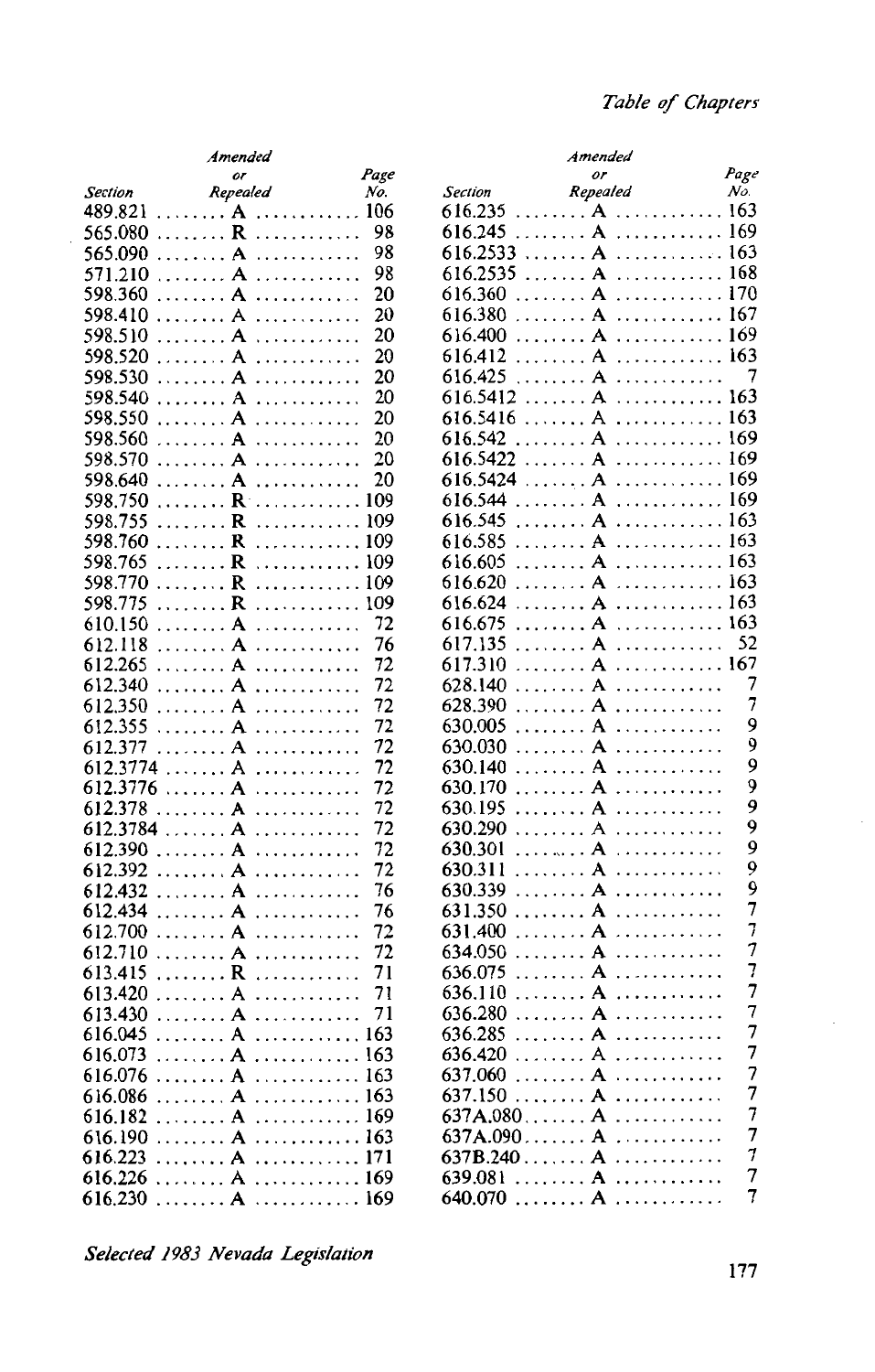$\label{eq:2} \frac{1}{\sqrt{2}}\left(\frac{1}{\sqrt{2}}\right)^{2} \left(\frac{1}{\sqrt{2}}\right)^{2} \left(\frac{1}{\sqrt{2}}\right)^{2} \left(\frac{1}{\sqrt{2}}\right)^{2} \left(\frac{1}{\sqrt{2}}\right)^{2} \left(\frac{1}{\sqrt{2}}\right)^{2} \left(\frac{1}{\sqrt{2}}\right)^{2} \left(\frac{1}{\sqrt{2}}\right)^{2} \left(\frac{1}{\sqrt{2}}\right)^{2} \left(\frac{1}{\sqrt{2}}\right)^{2} \left(\frac{1}{\sqrt{2}}\right)^{2} \left(\frac{$ 

| Amended                      |          | Amended |         |                 |      |
|------------------------------|----------|---------|---------|-----------------|------|
|                              | or       | Page    |         | or              | Page |
| Section                      | Repealed | $N_o$   | Section | Repealed        | No.  |
|                              |          |         |         | 689A.047 R  103 |      |
|                              |          |         |         |                 |      |
|                              |          |         |         |                 |      |
|                              |          |         |         |                 |      |
| $644.460$ A  52              |          |         |         |                 |      |
| 645.140  A                   |          |         |         | 689B.100A 106   |      |
|                              |          |         |         |                 |      |
| $662.035$ A  141             |          |         |         |                 |      |
| 679A.090 A A                 |          |         |         | 695B.194 A  103 |      |
| $680A.060$ $A$ $\dots$ $102$ |          |         |         |                 |      |
|                              |          |         |         |                 |      |
| $689A.030$ $A$ $\dots$ $103$ |          |         |         | 695C.175 R  103 |      |
| $689A.046$ $A$ $\dots$ $103$ |          |         |         | 697.340  A  143 |      |

|         | Amended                      |       | Amended               |      |
|---------|------------------------------|-------|-----------------------|------|
|         | or                           | Page  | or                    | Page |
| Section | Repealed                     | $N_o$ | Section Repealed      | No.  |
|         |                              |       | $689A.047$ R $$ $103$ |      |
|         | 644.060  A  7                |       | 689B.030 A A          |      |
|         | 644.070  A                   |       | 689B.036  A  103      |      |
|         | 644.170  A                   |       | 689B.037 R  103       |      |
|         | $644.460 \ldots A \ldots 52$ |       |                       |      |
|         | 645.140  A                   |       | 689B.100 A  106       |      |
|         | 648.040  A  7                |       |                       |      |
|         | 662.035  A  141              |       |                       |      |
|         | 679A.090 A  102              |       | 695B.194 A  103       |      |
|         |                              |       | 695B.195 R  103       |      |
|         | 684A.240. A 7                |       | 695C.174 A A          |      |
|         | 689A.030 A  103              |       | $695C.175$ R  103     |      |
|         |                              |       | $697.340$ $A$ $143$   |      |

*Pacific Law Journal*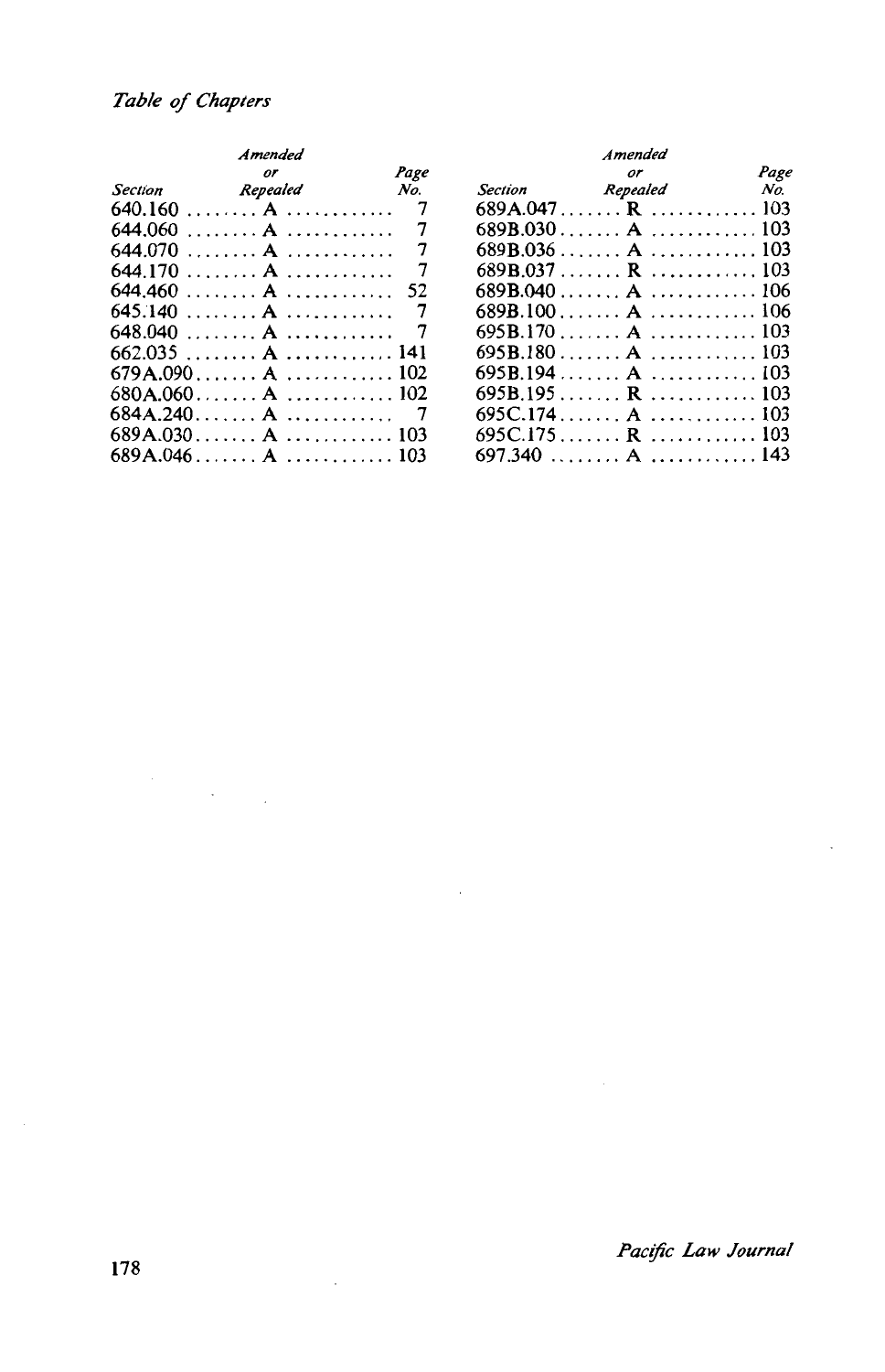# **Table of Chapters of Nevada Revised Statutes Amended by the Addition of New Sections by the 62nd Session of the Nevada Legislature**

| Chapter | <b>Subject</b>                                | Page |
|---------|-----------------------------------------------|------|
| 38      |                                               | 15   |
| 52      |                                               | 16   |
| 90      |                                               | 117  |
| 111     |                                               | 133  |
| 111     |                                               | 13   |
| 111     |                                               | 130  |
| 125     |                                               | 57   |
| 125     | Child support and establishing paternity      | 59   |
| 126     | Child support and establishing paternity      | 59   |
| 133     |                                               | -1   |
| 169     | Assistance to Victims and Witnesses           | 39   |
| 174     | Speedy Trial and Motion for New Trial         | 45   |
| 176     | Credit Against Unpaid Fine or Assessment      | 52   |
| 178     | Attendant for Prosecuting Witness             | 41   |
| 179     | Forfeiture of Property Used in Certain Crimes | 47   |
| 193     |                                               | 33   |
| 200     |                                               | 24   |
| 200     |                                               | 31   |
| 201     |                                               | 32   |
| 202     |                                               | 33   |
| 205     | Automated Teller Cards-Grand Larceny          | 36   |
| 209     | Interception of Inmate Telephone Calls        | 48   |
| 217     | Victim Compensation-Preliminary Awards        | 38   |
| 241     | Open Meeting Laws Enforcement Provisions      | 137  |
| 278     |                                               | 98   |
| 294A    | Disclosure of Compaign Expenses               | 65   |
| 295     | Petitions for Initiatives and Referenda       | 66   |
| 361     | Uncollectable Personal Property Taxes         | 145  |
| 392     |                                               | 63   |
| 427A    |                                               | 93   |
|         |                                               |      |

*Selected 1983 Nevada Legislation* 

179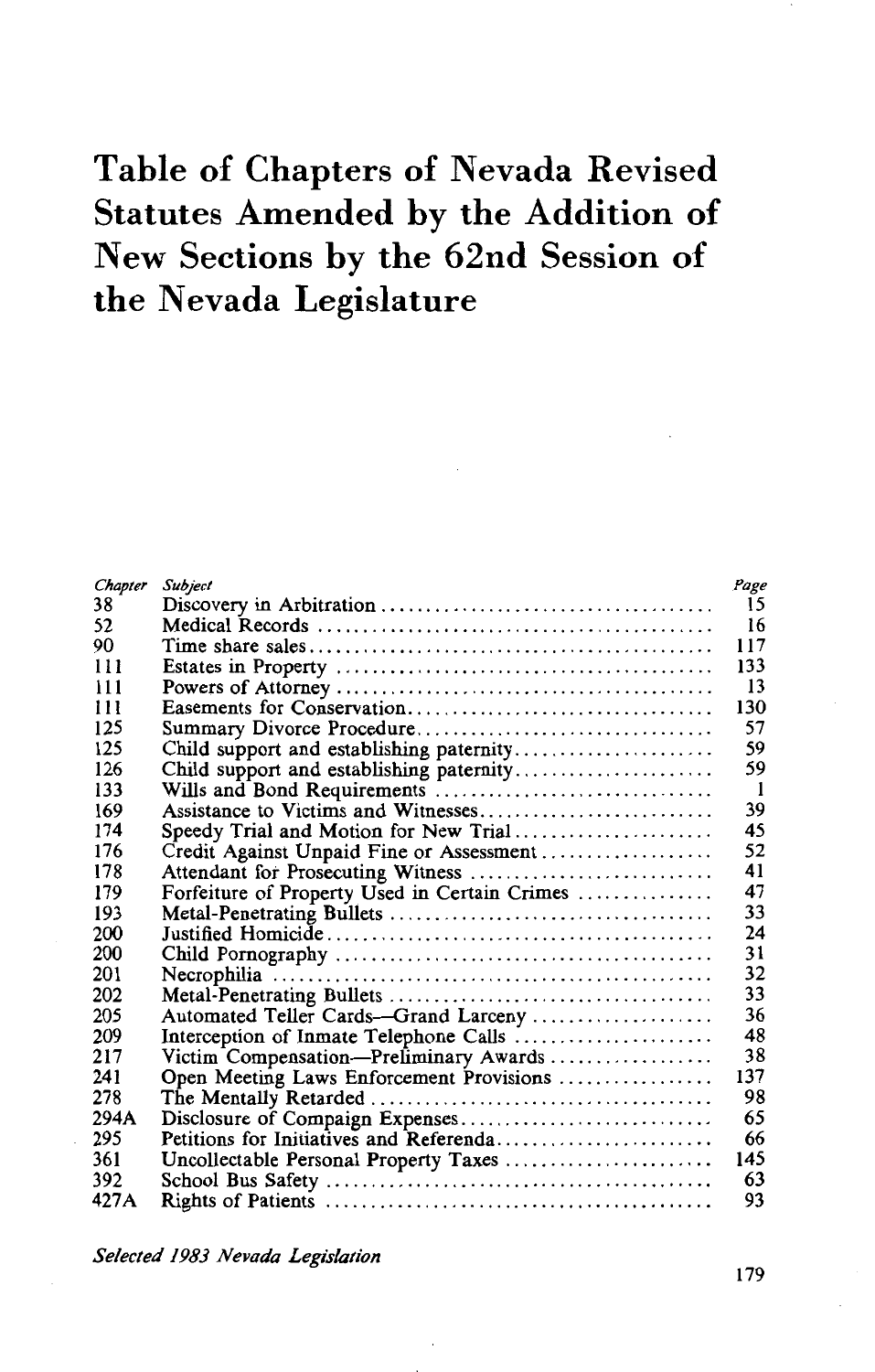| Chapter | <b>Subject</b>                                | Page<br>93               |
|---------|-----------------------------------------------|--------------------------|
| 449     |                                               |                          |
| 453     | Controlled Substances-Sales to Minors         | 29                       |
| 453     | Forfeiture of Property Used in Certain Crimes | 000                      |
| 453     |                                               | 26                       |
| 453     | Trafficking in Controlled Substances          | 27                       |
| 454     |                                               | 30                       |
| 458     | Benefits for Alcohol and Drug Abuse Treatment | 103                      |
| 459     |                                               | 7                        |
| 463     |                                               | 92                       |
| 463     | Fines and Judicial Review Procedures          | 86                       |
| 463     |                                               | 81                       |
| 463     | Administrative Resolution of Gaming Disputes  | 89                       |
| 463     |                                               | 88                       |
| 463     | Off-Track Pari-Mutual Wagering                | 82                       |
| 464     | Off-Track Pari-Mutual Wagering                | 82                       |
| 466     | Off-Track Pari-Mutual Wagering                | 82                       |
| 467     |                                               | 11                       |
| 467     | Insurance for Boxers and Wrestlers            | 107                      |
| 475     |                                               | 78                       |
| 484     |                                               | 151                      |
| 484     |                                               | 159                      |
| 489     |                                               | 109                      |
| 598     | Express Warranties on New Motor Vehicles      | 19                       |
| 598     |                                               | 20                       |
| 608     |                                               | 103                      |
| 612     | Benefits for Alcohol and Drug Abuse Treatment | 76                       |
| 612     | Exclusions from Unemployement Compensation    | 72                       |
| 616     |                                               | 163                      |
| 616     |                                               | 167                      |
| 616     | Incentive Dividends, Rating System            | 7                        |
|         |                                               |                          |
| 616     |                                               | 169                      |
| 617     | Incentive Dividends, Rating System            | 167                      |
| 628     |                                               | 7                        |
| 630     | Physicians-Unprofessional Conduct             | 9                        |
| 631     |                                               | 7                        |
| 634     |                                               | 7                        |
| 636     |                                               | 7                        |
| 637     |                                               | 7                        |
| 637A    |                                               | 7                        |
| 637B    |                                               | 7                        |
| 639     |                                               | $\overline{\mathcal{I}}$ |
| 640     |                                               | 7                        |
| 644     |                                               | 7                        |
| 648     |                                               | 7                        |
| 680A    |                                               | 102                      |
| 684A    |                                               | 7                        |
| 689A    |                                               | 106                      |
| 689B    | Regulation of Group Insurance Providers       | 101                      |
|         | Spouse's Rights to Military Pensions          | 58                       |

 $\hat{\boldsymbol{\cdot}$ 

*Pac(jic Law Journal*